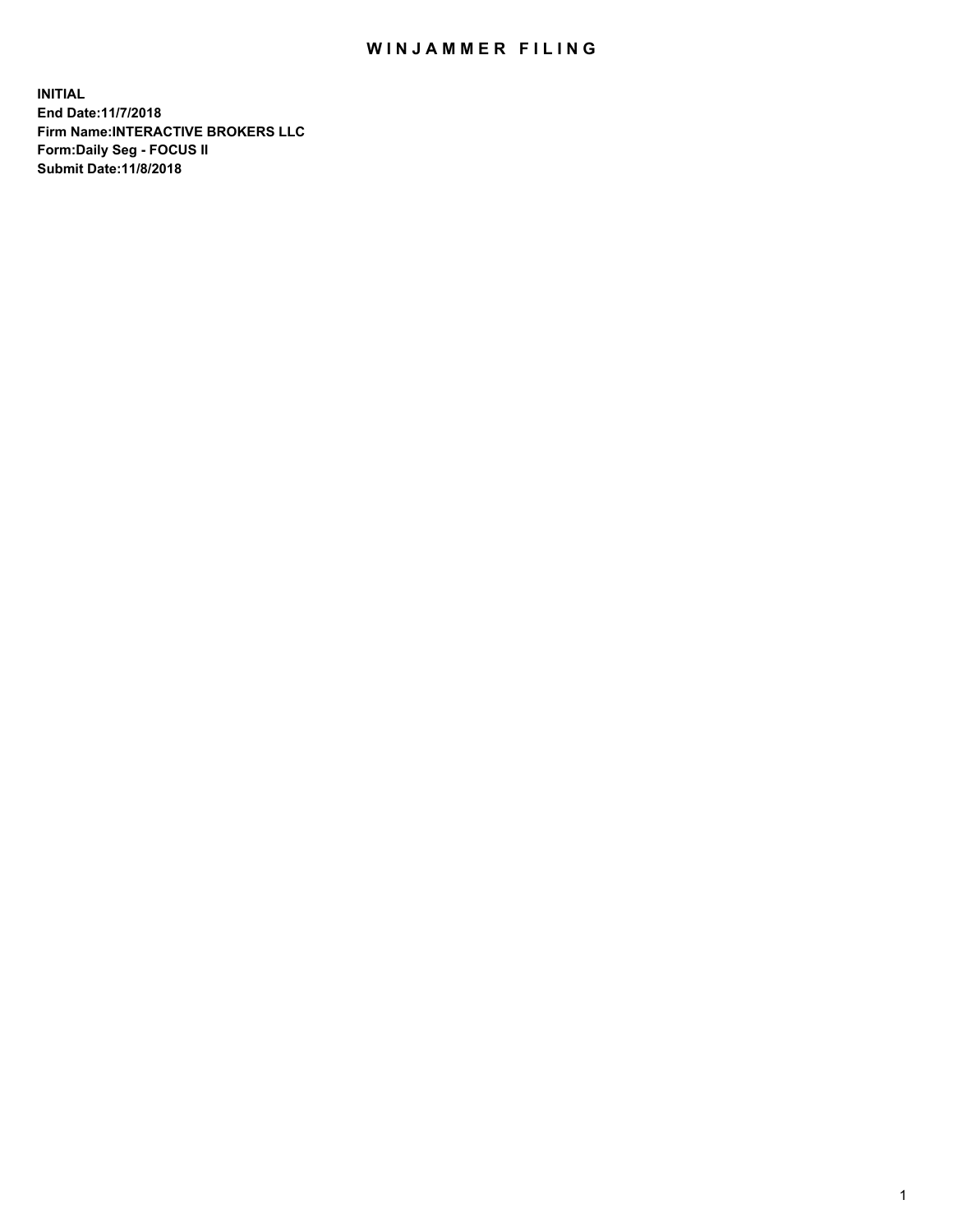**INITIAL End Date:11/7/2018 Firm Name:INTERACTIVE BROKERS LLC Form:Daily Seg - FOCUS II Submit Date:11/8/2018 Daily Segregation - Cover Page**

| Name of Company                                                                                                                                                                                                                                                                                                                | <b>INTERACTIVE BROKERS LLC</b>                                                                  |
|--------------------------------------------------------------------------------------------------------------------------------------------------------------------------------------------------------------------------------------------------------------------------------------------------------------------------------|-------------------------------------------------------------------------------------------------|
| <b>Contact Name</b>                                                                                                                                                                                                                                                                                                            | James Menicucci                                                                                 |
| <b>Contact Phone Number</b>                                                                                                                                                                                                                                                                                                    | 203-618-8085                                                                                    |
| <b>Contact Email Address</b>                                                                                                                                                                                                                                                                                                   | jmenicucci@interactivebrokers.c<br>om                                                           |
| FCM's Customer Segregated Funds Residual Interest Target (choose one):<br>a. Minimum dollar amount: ; or<br>b. Minimum percentage of customer segregated funds required:% ; or<br>c. Dollar amount range between: and; or<br>d. Percentage range of customer segregated funds required between:% and%.                         | $\overline{\mathbf{0}}$<br>$\overline{\mathbf{0}}$<br>155,000,000 245,000,000<br>0 <sub>0</sub> |
| FCM's Customer Secured Amount Funds Residual Interest Target (choose one):<br>a. Minimum dollar amount: ; or<br>b. Minimum percentage of customer secured funds required:% ; or<br>c. Dollar amount range between: and; or<br>d. Percentage range of customer secured funds required between:% and%.                           | $\overline{\mathbf{0}}$<br>0<br>80,000,000 120,000,000<br>0 <sub>0</sub>                        |
| FCM's Cleared Swaps Customer Collateral Residual Interest Target (choose one):<br>a. Minimum dollar amount: ; or<br>b. Minimum percentage of cleared swaps customer collateral required:% ; or<br>c. Dollar amount range between: and; or<br>d. Percentage range of cleared swaps customer collateral required between:% and%. | $\overline{\mathbf{0}}$<br><u>0</u><br>$\underline{0}$ $\underline{0}$<br>00                    |

Attach supporting documents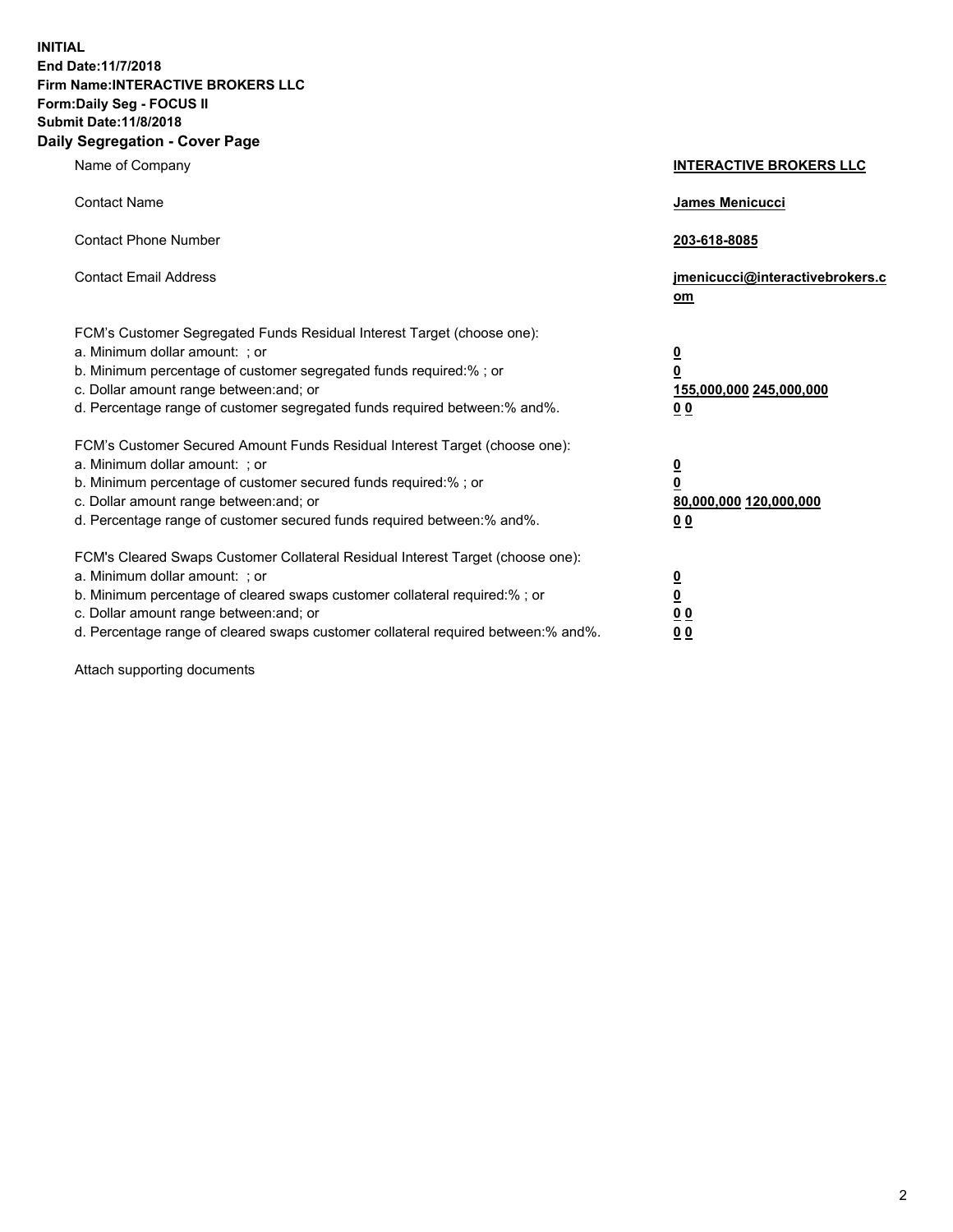## **INITIAL End Date:11/7/2018 Firm Name:INTERACTIVE BROKERS LLC Form:Daily Seg - FOCUS II Submit Date:11/8/2018 Daily Segregation - Secured Amounts**

|                | Daily Ocglegation - Occarea Anioants                                                              |                                   |
|----------------|---------------------------------------------------------------------------------------------------|-----------------------------------|
|                | Foreign Futures and Foreign Options Secured Amounts                                               |                                   |
|                | Amount required to be set aside pursuant to law, rule or regulation of a foreign                  | $0$ [7305]                        |
|                | government or a rule of a self-regulatory organization authorized thereunder                      |                                   |
| $\mathbf{1}$ . | Net ledger balance - Foreign Futures and Foreign Option Trading - All Customers                   |                                   |
|                | A. Cash                                                                                           | 477,176,322 [7315]                |
|                | B. Securities (at market)                                                                         | $0$ [7317]                        |
| 2.             | Net unrealized profit (loss) in open futures contracts traded on a foreign board of trade         | -29,529,480 [7325]                |
| 3.             | Exchange traded options                                                                           |                                   |
|                | a. Market value of open option contracts purchased on a foreign board of trade                    | <b>52,874</b> [7335]              |
|                | b. Market value of open contracts granted (sold) on a foreign board of trade                      | -89,606 [7337]                    |
| 4.             | Net equity (deficit) (add lines 1. 2. and 3.)                                                     | 447,610,110 [7345]                |
| 5.             | Account liquidating to a deficit and account with a debit balances - gross amount                 | 3,416 [7351]                      |
|                | Less: amount offset by customer owned securities                                                  | 0 [7352] 3,416 [7354]             |
| 6.             | Amount required to be set aside as the secured amount - Net Liquidating Equity                    | 447,613,526 [7355]                |
|                | Method (add lines 4 and 5)                                                                        |                                   |
| 7.             | Greater of amount required to be set aside pursuant to foreign jurisdiction (above) or line<br>6. | 447,613,526 [7360]                |
|                | FUNDS DEPOSITED IN SEPARATE REGULATION 30.7 ACCOUNTS                                              |                                   |
| 1.             | Cash in banks                                                                                     |                                   |
|                | A. Banks located in the United States                                                             | 69,865,392 [7500]                 |
|                | B. Other banks qualified under Regulation 30.7                                                    | 0 [7520] 69,865,392 [7530]        |
| 2.             | Securities                                                                                        |                                   |
|                | A. In safekeeping with banks located in the United States                                         | 398,002,725 [7540]                |
|                | B. In safekeeping with other banks qualified under Regulation 30.7                                | 0 [7560] 398,002,725 [7570]       |
| 3.             | Equities with registered futures commission merchants                                             |                                   |
|                | A. Cash                                                                                           | $0$ [7580]                        |
|                | <b>B.</b> Securities                                                                              | $0$ [7590]                        |
|                | C. Unrealized gain (loss) on open futures contracts                                               | $0$ [7600]                        |
|                | D. Value of long option contracts                                                                 | $0$ [7610]                        |
|                | E. Value of short option contracts                                                                | 0 [7615] 0 [7620]                 |
| 4.             | Amounts held by clearing organizations of foreign boards of trade                                 |                                   |
|                | A. Cash                                                                                           | $0$ [7640]                        |
|                | <b>B.</b> Securities                                                                              | $0$ [7650]                        |
|                | C. Amount due to (from) clearing organization - daily variation                                   | $0$ [7660]                        |
|                | D. Value of long option contracts                                                                 | $0$ [7670]                        |
|                | E. Value of short option contracts                                                                | 0 [7675] 0 [7680]                 |
| 5.             | Amounts held by members of foreign boards of trade                                                |                                   |
|                | A. Cash                                                                                           | 140,540,469 [7700]                |
|                | <b>B.</b> Securities                                                                              | $0$ [7710]                        |
|                | C. Unrealized gain (loss) on open futures contracts                                               | -24,657,315 [7720]                |
|                | D. Value of long option contracts                                                                 | 52,874 [7730]                     |
|                | E. Value of short option contracts                                                                | -89,606 [7735] 115,846,422 [7740] |
| 6.             | Amounts with other depositories designated by a foreign board of trade                            | 0 [7760]                          |
| 7.             | Segregated funds on hand                                                                          | $0$ [7765]                        |
| 8.             | Total funds in separate section 30.7 accounts                                                     | 583,714,539 [7770]                |
| 9.             | Excess (deficiency) Set Aside for Secured Amount (subtract line 7 Secured Statement               | 136,101,013 [7380]                |
|                | Page 1 from Line 8)                                                                               |                                   |
| 10.            | Management Target Amount for Excess funds in separate section 30.7 accounts                       | 80,000,000 [7780]                 |
| 11.            | Excess (deficiency) funds in separate 30.7 accounts over (under) Management Target                | 56,101,013 [7785]                 |
|                |                                                                                                   |                                   |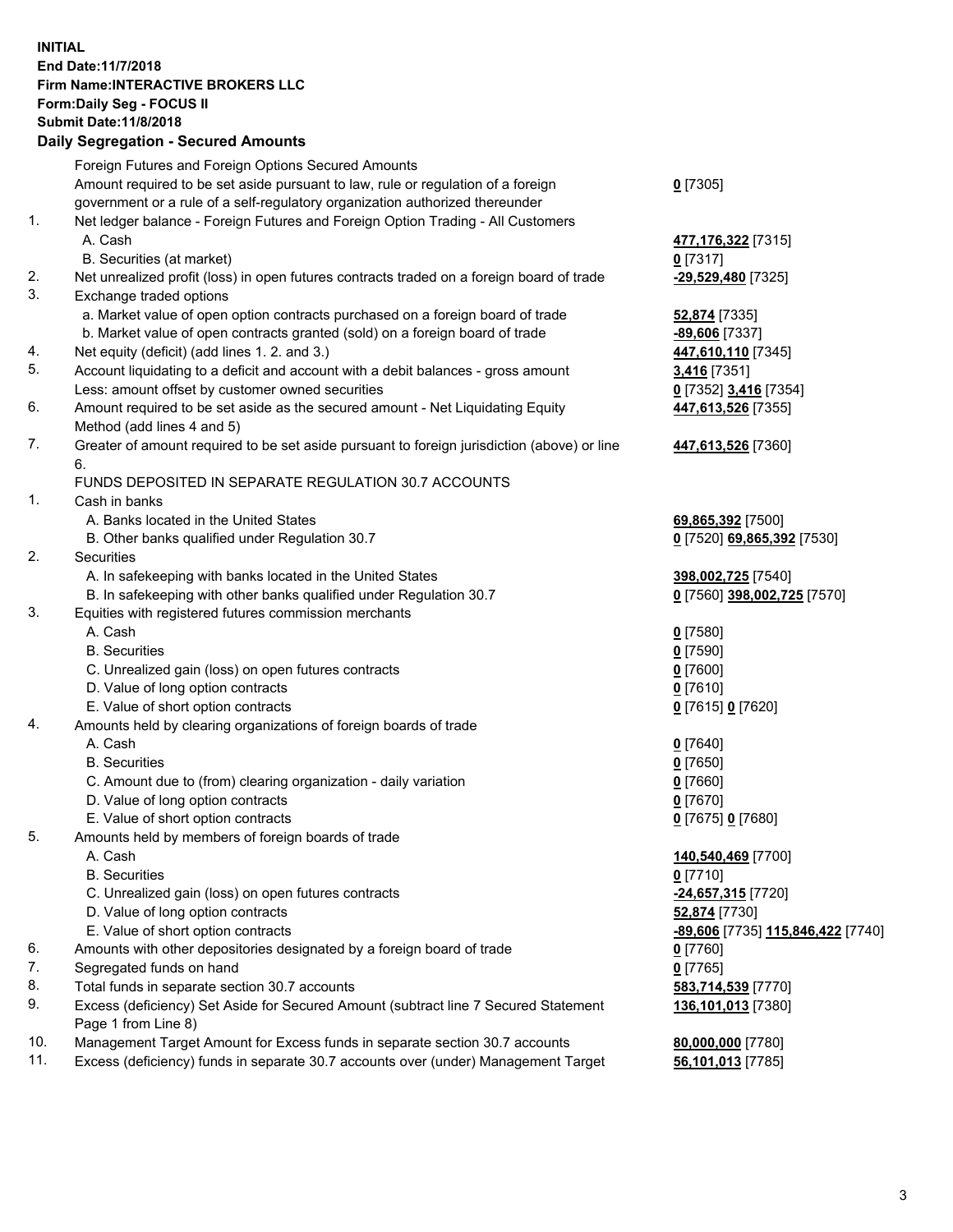**INITIAL End Date:11/7/2018 Firm Name:INTERACTIVE BROKERS LLC Form:Daily Seg - FOCUS II Submit Date:11/8/2018 Daily Segregation - Segregation Statement** SEGREGATION REQUIREMENTS(Section 4d(2) of the CEAct) 1. Net ledger balance A. Cash **4,127,810,278** [7010] B. Securities (at market) **0** [7020] 2. Net unrealized profit (loss) in open futures contracts traded on a contract market **-13,455,987** [7030] 3. Exchange traded options A. Add market value of open option contracts purchased on a contract market **469,286,102** [7032] B. Deduct market value of open option contracts granted (sold) on a contract market **-514,439,906** [7033] 4. Net equity (deficit) (add lines 1, 2 and 3) **4,069,200,487** [7040] 5. Accounts liquidating to a deficit and accounts with debit balances - gross amount **316,825** [7045] Less: amount offset by customer securities **0** [7047] **316,825** [7050] 6. Amount required to be segregated (add lines 4 and 5) **4,069,517,312** [7060] FUNDS IN SEGREGATED ACCOUNTS 7. Deposited in segregated funds bank accounts A. Cash **636,430,393** [7070] B. Securities representing investments of customers' funds (at market) **2,359,448,639** [7080] C. Securities held for particular customers or option customers in lieu of cash (at market) **0** [7090] 8. Margins on deposit with derivatives clearing organizations of contract markets A. Cash **9,341,504** [7100] B. Securities representing investments of customers' funds (at market) **1,305,597,804** [7110] C. Securities held for particular customers or option customers in lieu of cash (at market) **0** [7120] 9. Net settlement from (to) derivatives clearing organizations of contract markets **-8,729,595** [7130] 10. Exchange traded options A. Value of open long option contracts **476,652,680** [7132] B. Value of open short option contracts **-521,844,597** [7133] 11. Net equities with other FCMs A. Net liquidating equity **0** [7140] B. Securities representing investments of customers' funds (at market) **0** [7160] C. Securities held for particular customers or option customers in lieu of cash (at market) **0** [7170] 12. Segregated funds on hand **0** [7150] 13. Total amount in segregation (add lines 7 through 12) **4,256,896,828** [7180] 14. Excess (deficiency) funds in segregation (subtract line 6 from line 13) **187,379,516** [7190] 15. Management Target Amount for Excess funds in segregation **155,000,000** [7194]

16. Excess (deficiency) funds in segregation over (under) Management Target Amount Excess

**32,379,516** [7198]